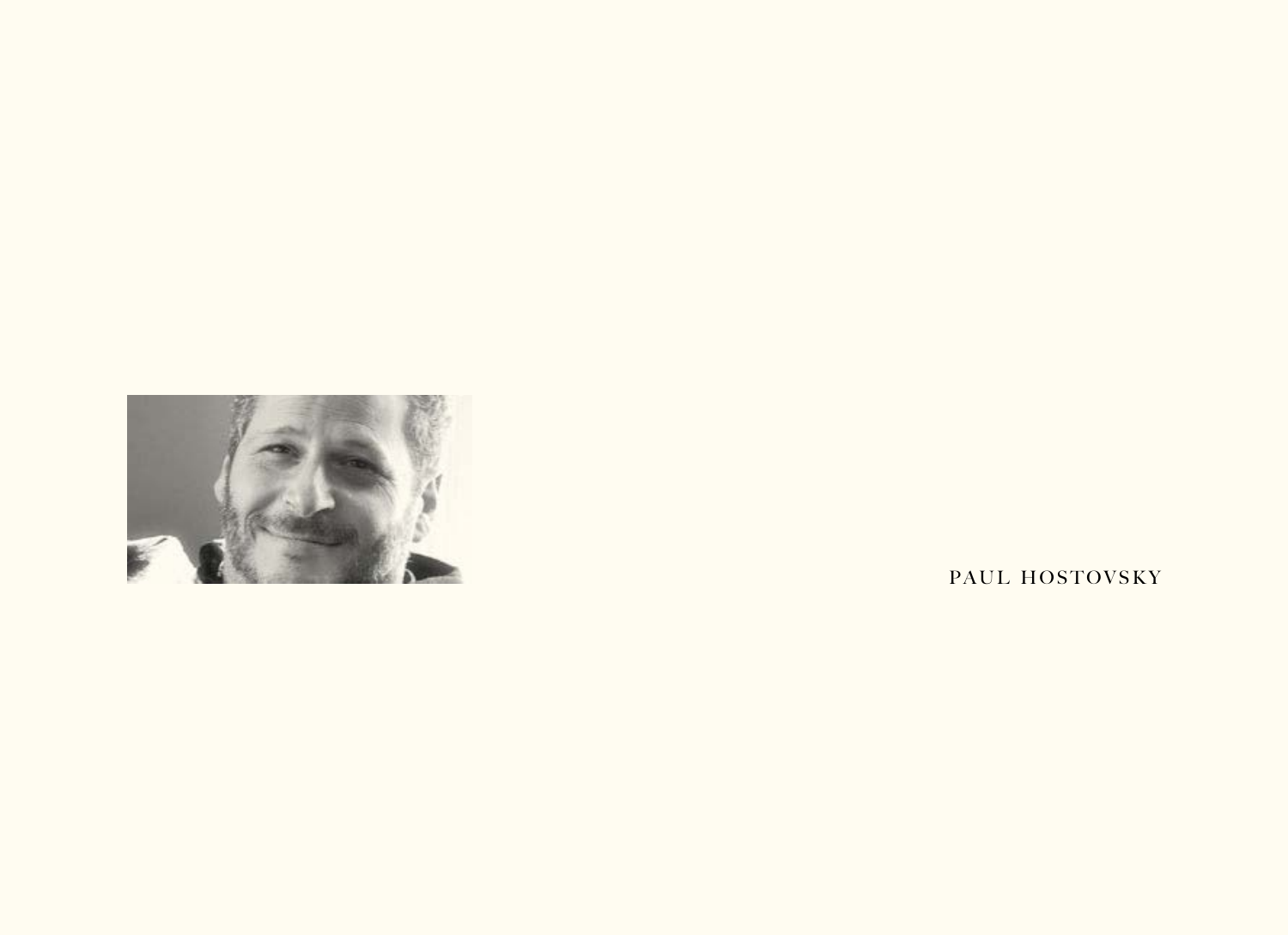### The Rival Confessors

I'm not sure how this fits together. I smoked a lot of pot in the 10<sup>th</sup> grade with Michael Hanson. His mother was very pretty. His older brother was very pretty too—I think he was gay. His younger brother was a little terrorist with red hair. He taunted and tortured the effeminate older brother mercilessly. There was no mercy. The father was gentle and forgiving. The mother was irascible and severe. Michael was in the middle, taking it all in with a stoned grin.

On a wall in the foyer hung a painting of two priests in adjacent confessionals, a long line of penitents waiting to confess to the priest on the right, whose face was the picture of forgiveness. The other priest had no penitents, not a single customer his face was the picture of mercilessness and envy. I continued to smoke a lot of pot, dropped out of high school, got my GED, landed on my feet in a college for creative fuck-ups on the Hudson, and lost touch with Michael. And forgot all about the painting.

**HOSTOVSKY**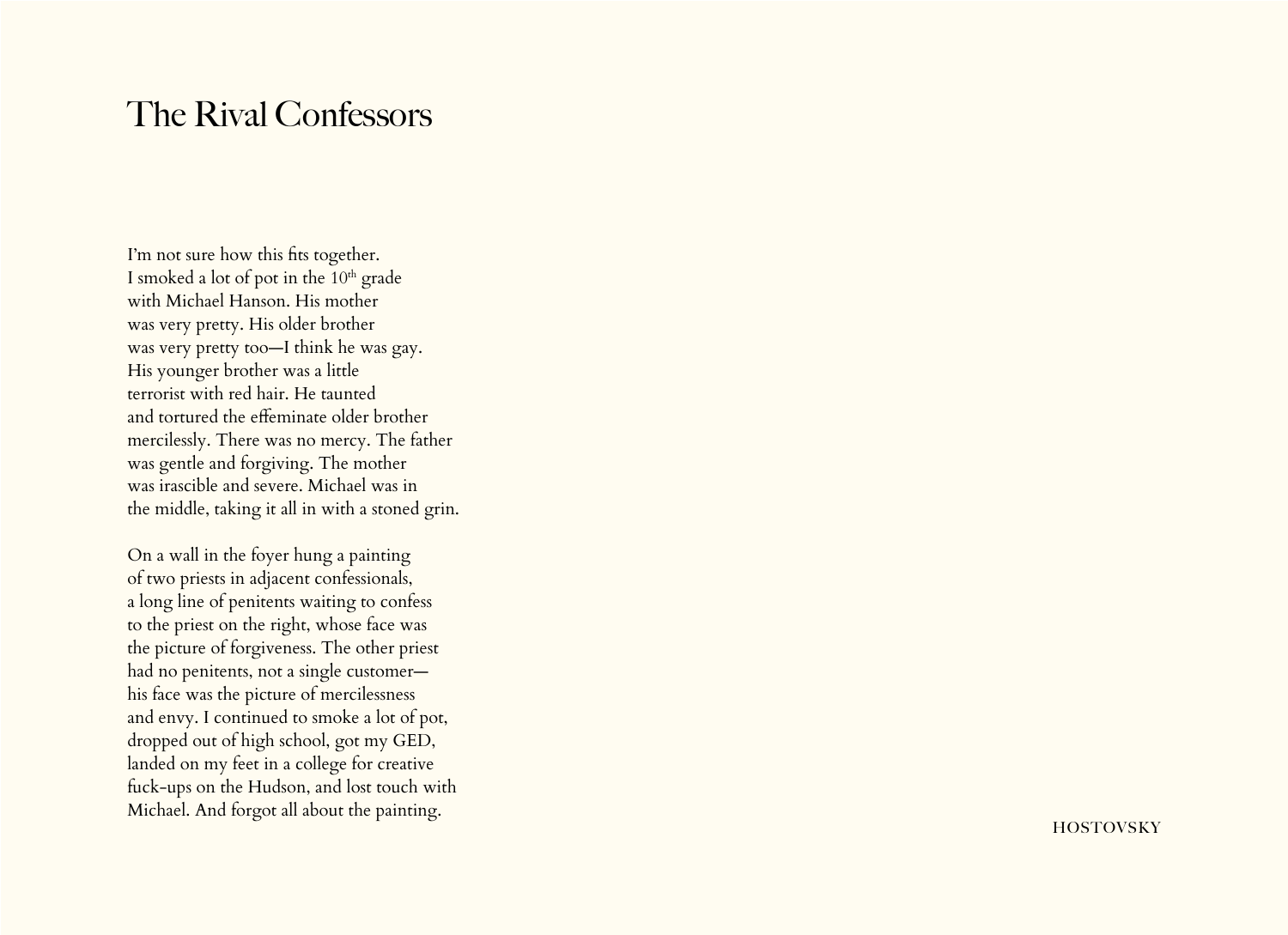The other day I found myself thinking of the older brother. How he must have suffered. Not just at home, but in school. And after school. I don't think he had any friends. And I found myself wondering if he ever found love. And I found myself not praying exactly, but hoping, wishing, he did. Then I googled Michael Hanson, but there are a million Michael Hansons out there, so I'm narrowing my search to the ones with an angry pretty mother, pretty brother, merciless brother, gentle forgiving father, and a painting of two rival confessors. But nothing comes up.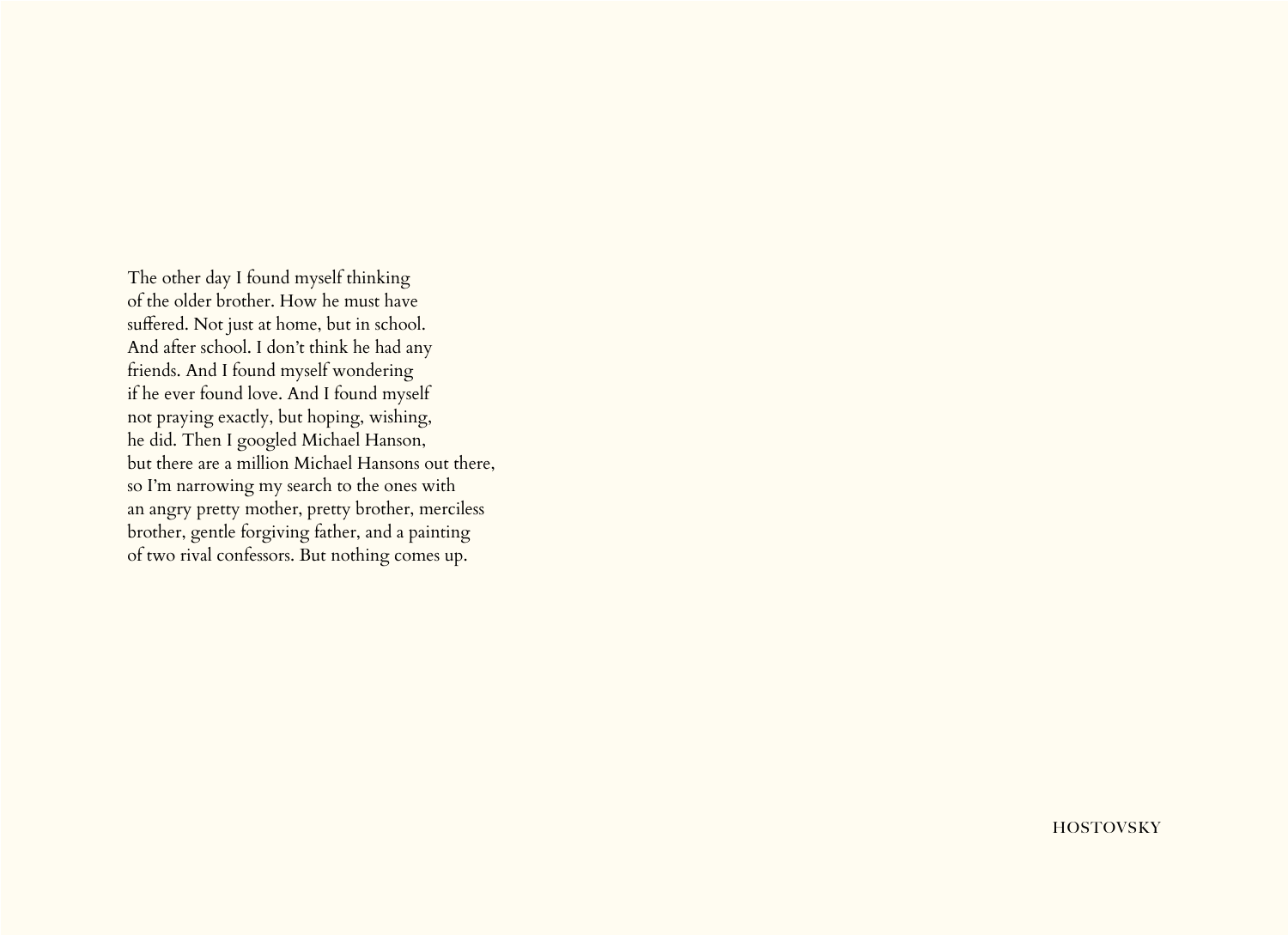### Special

I wanted to exercise my spiritual muscle which had practically atrophied from disuse. So I went down to the local spiritual health club which was having a special.

"What are the terms?" I asked the attractive personal trainer flexing her spiritual muscle behind the front desk. She tossed her ponytail over her shoulder, and said, "You are not special

and I am not special." I asked, "Is that a two-for-one?" trying get her to smile with zero success. She handed me my spiritual towel and I followed her sheepishly into the shower.

"I am not a body and you are not a body," she said as she undressed in front of me, grazing my body with a breast as she reached behind me to turn on the water

which was so cold that my spiritual muscle went into a kind of spasm—a kind of baptism spasm—somewhere deep inside me, impinging on my lung. And I couldn't breathe for what felt like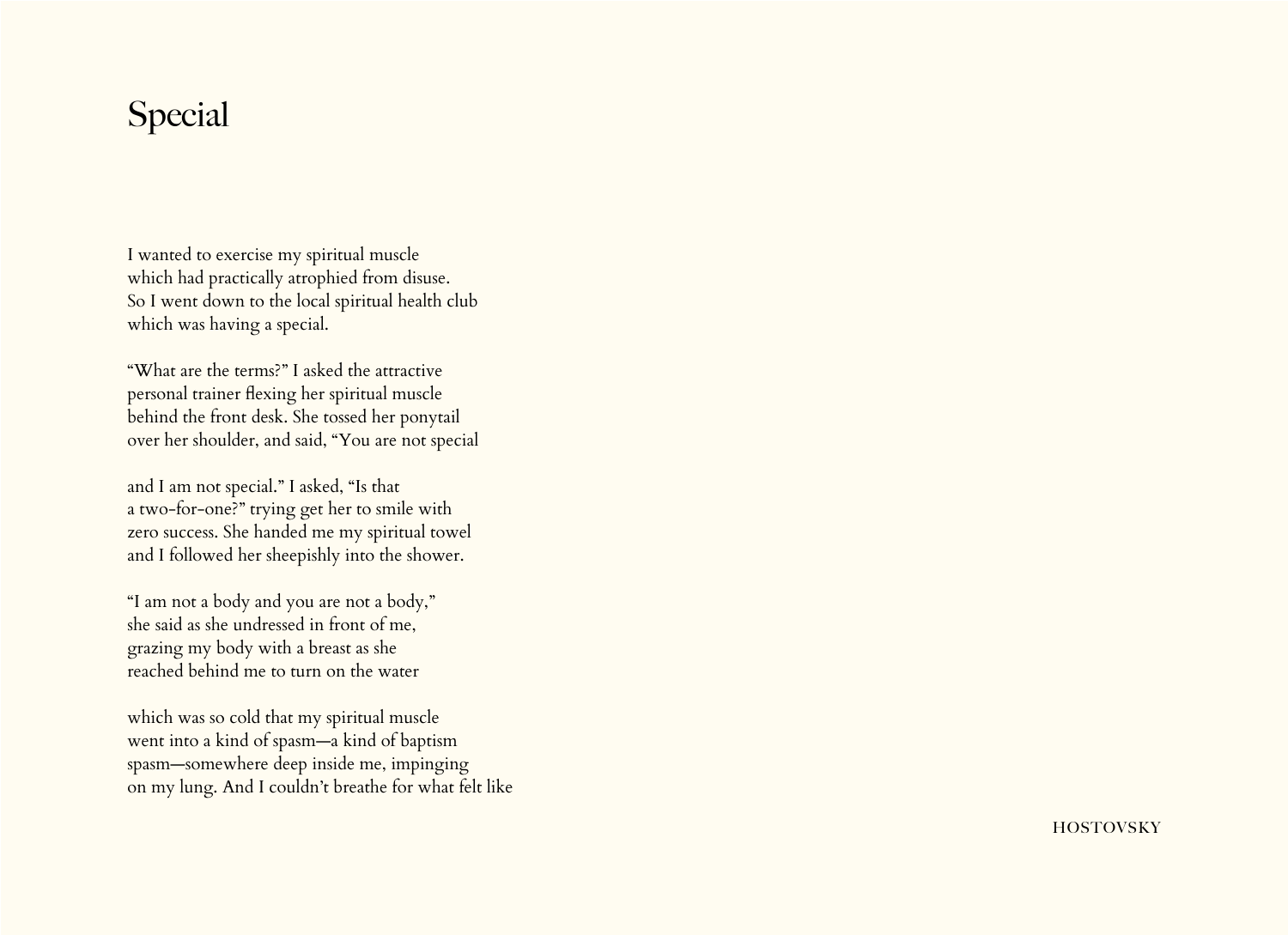a lifetime. Then, suddenly, her heavenly face was above me, administering a kind of spiritual mouth-to-mouth. I started gulping great big bucketfuls of air, which felt like

coming. It felt better than coming. It felt like a second coming. A coming back or a coming to. Later, in the lunchroom, I asked her out. But she said no

in a spiritual nutshell.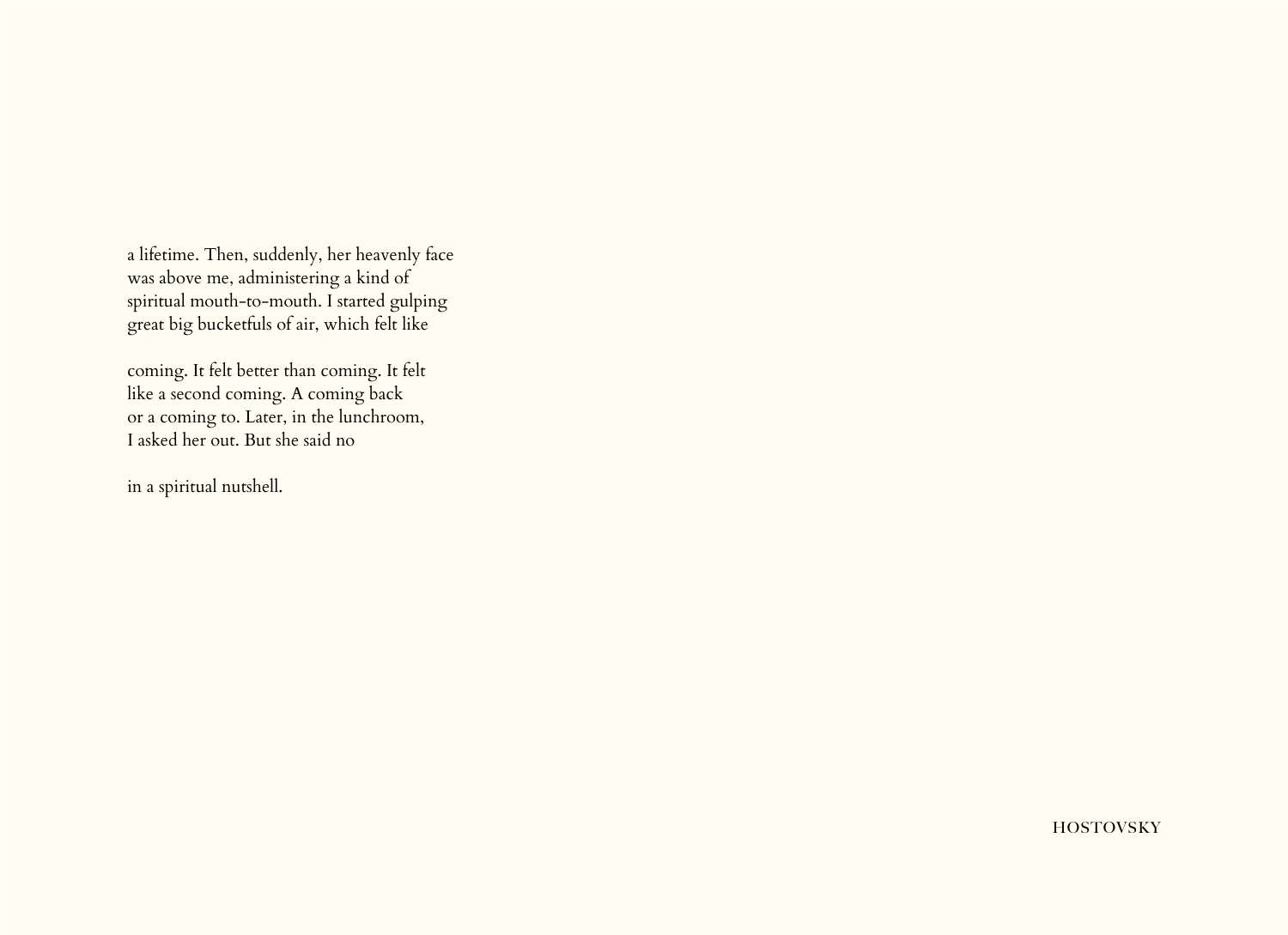## My Best Friend from the Fourth Grade

"We have a *buttload* of catching up to do," says my best friend from the fourth grade in an email that comes out of the cyber blue. And I think it must be a very large amount, possibly a variant of 'boatload'. I haven't thought of him in over forty years. Or else it's 108 imperial gallons, from the Middle-English *butt*: a large container or cask used for storing liquids, especially wine. "We sure do," I write back and click SEND. He pours forth about his life, wife, kids, kids' colleges, house. And it's more than a person can hold in two hands, possibly from the large size of certain women's behinds. I'm clean and sober one day at a time, twice divorced, peevish, bookish, parsimonious with words, and disinclined to give him mine. My emails grow smaller and more distant in inverse proportion to his long and sunny ones, until they begin to resemble a retrograde moon of Pluto, then die out altogether. And it's a surprisingly large amount of something that a customs agent might find hidden in someone's rectum. It's all these things. And the bus driver's name was Karl. The school nurse was Mrs. Knapp.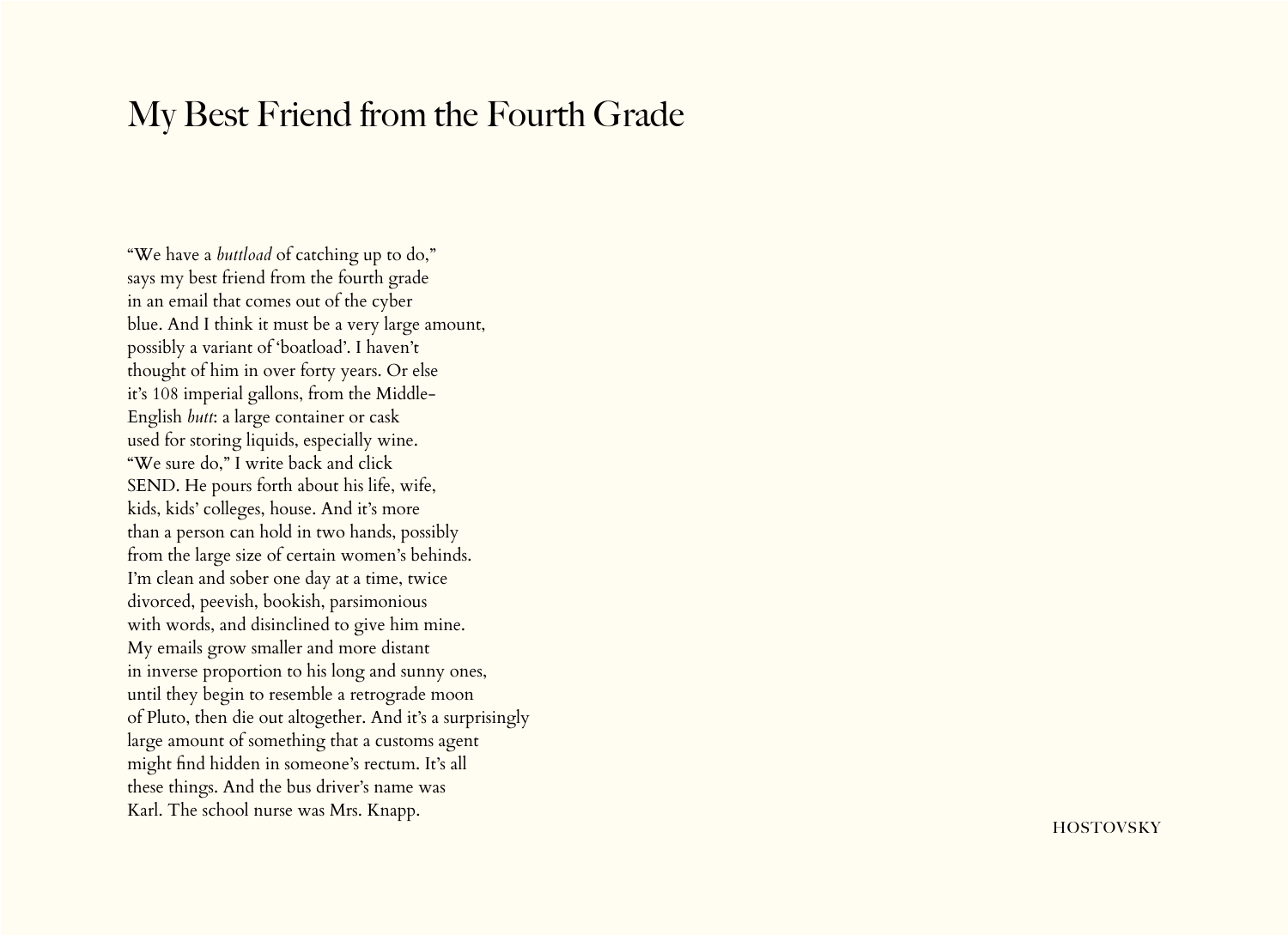## The Republicans

So random the way it touched down when we were sitting there talking about the Republicans. You said: *I stand corrected.* Then that pause opened up like the brief, warm, unstable condition ahead of a cold front, the kind that spawns tornadoes. And inside of that pause your stuffy *I stand corrected* stood there stiffly ridiculous and resonating in the itchy combustible air between us, and it was so random. And it was so ordinary, like opening a window, and then another, the way my eyes widened and your eyes widened in sympathy like a mutual last gasp before it hit us and we burst into uncontrollable and inexorable and exorbitant laughter rotating violently between us and around us and inside of us, churning and merciless and devastating, wreaking havoc with my respiratory system, so I couldn't breathe and I couldn't talk and my face hurt and my head hurt and my jaw, and just when I thought it was over I looked up and saw another one coming.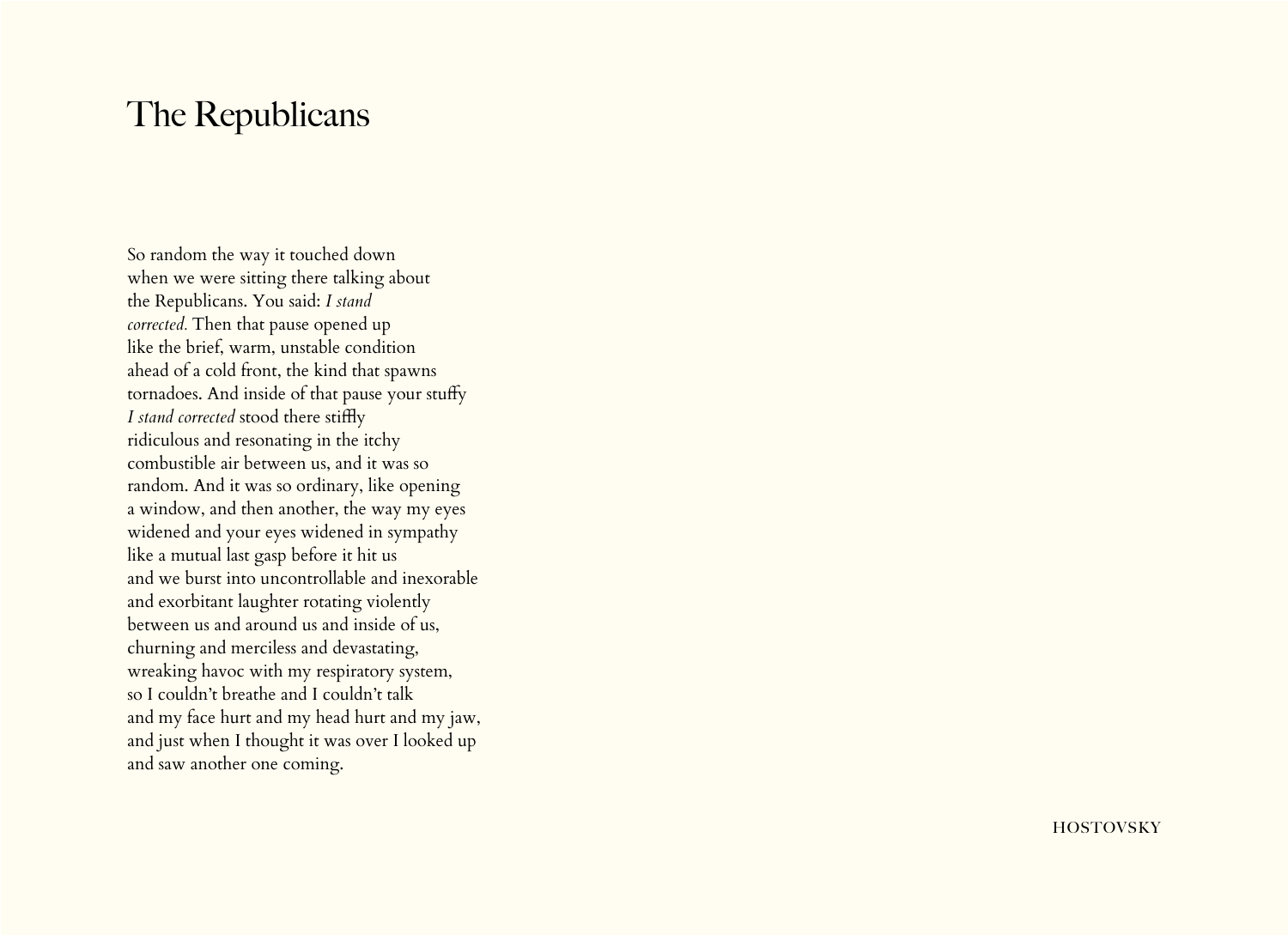# Seeing Janine through Deb's Eyes

These days when I see Janine I look into her brown eyes and I see Deb, who is still in love with her, even though they broke up five months ago and Janine is seeing some guy now and Deb is living in New Hampshire and they don't see each other at all, even though Janine said she wanted to remain friends. But Deb said no. Because that would be too painful. I can see Deb's point, because I can see Lisa Durfee from thirty years ago breaking up with me for some guy back in college, and I remember looking into her blue eyes and seeing the light of love no longer in them. And I wanted to die. Which is why I can see Janine through Deb's eyes without even trying.

And now my daughter is eight and she's breaking up with Andrew Velez because, she says, he's stupid and he doesn't have a middle name, and how can she be with a man